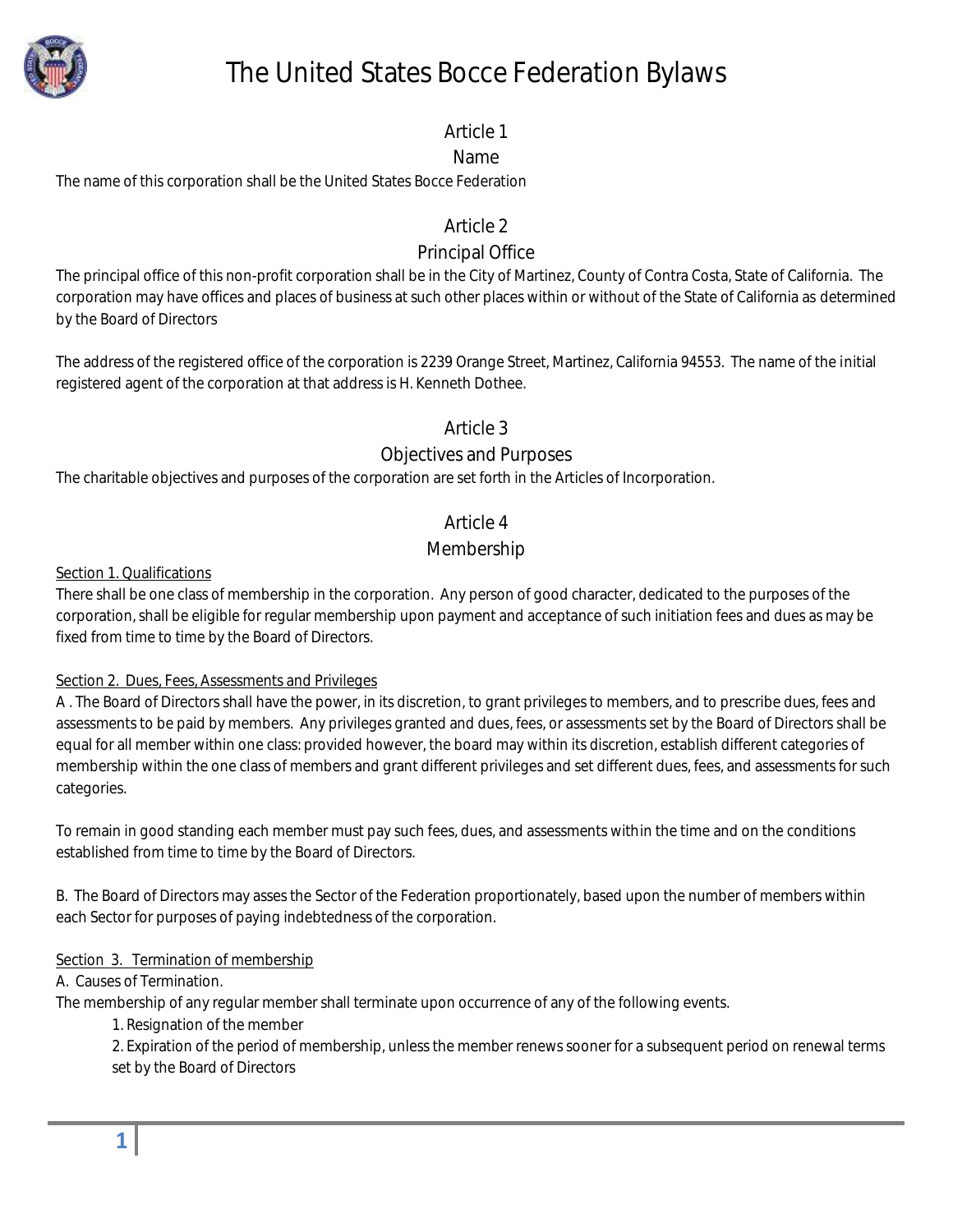3. Determination by the Board of Directors or a committee designated to make such determination that the member has failed in a material and serious degree to observe the codes of conduct for the corporation, or has engaged in conduct materially and seriously prejudicial to the interests of the corporation.

B. Procedure for suspension or termination of membership.

Following the preliminary determination by the Board of Directors or a committee designated to make such determination that the membership of a member should be suspended or terminated under Article 4, Section 3, A. subparagraph 3, the follow procedures shall be implemented.

1. A notice shall be sent by mail, prepaid certified or registered mail to the most recent address of the member as shown on the corporation's records setting forth the proposed suspension or termination and the reason therefore. Such notice shall be sent at least thirty (30) days before the effective date of the proposed disciplinary action. Failure of the member to acknowledge receipt of the notice shall not invalidate the notice. If the member has a known electronic mail address, a copy of the notice shall also be sent to such an address by electronic mail (email).

2. The member subject to the disciplinary procedure shall have the opportunity to be heard either orally or in writing at the hearing to be held no less than ten (10) days before the effective date of the proposed suspension or termination of membership. The hearing shall be conducted by special disciplinary committee composed of five (5) directors, three (3) if which shall be appointed by the President and two (2) by the member subject to the disciplinary procedure. Notice of the hearing stating the date, time and place of the hearing shall be sent to the member. Failure to appoint two (2) directors to the special committee by the member in a timely manner shall not invalidate this disciplinary procedure, and in the event of such failure the President shall appoint two (2) directors as members of the special disciplinary committee which shall be deemed validly established.

3. At the conclusion of the hearing, the special disciplinary committee shall decide whether or not the member should be penalized by suspension or termination of membership or sanctioned in some other way. The decision of the committee shall be submitted to the board for approval, modification, or such other action as it deems appropriate.

4. Any member whose membership is suspended or terminated shall not receive a refund of dues or assessments already paid

### Article 5

### Meetings of Membership

#### Section 1. Place of meetings

Meetings of members may be held at any place within or outside of California as designated by the Board of Directors

#### Section 2. Annual Meeting

An annual meeting of members may be held each year in conjunction with the National Tournament by request of fifteen percent (15%) of all of the members in good standing. Such request shall be submitted to the President or the Board of Directors sixty (60) days before such tournament.

#### Section 3. Special Meetings

Special meetins of the members may be called at any time by the President, by resolution of the Board of Directors or by fifteen (15%) of all of the members in good standing.

#### Section 4. Notice of Meetings of Members

#### A. General Notice

Notices of meetings of members shall be sent thirty (30) days before the date of the meeting. Such notices shall be sent by Fax, Telex, email or U.S. Mail which may include the notice printed in the official publication of the corporation. The notice shall specify the place, date, and time of the meeting and those matters which the Board of Directors intends to present for action or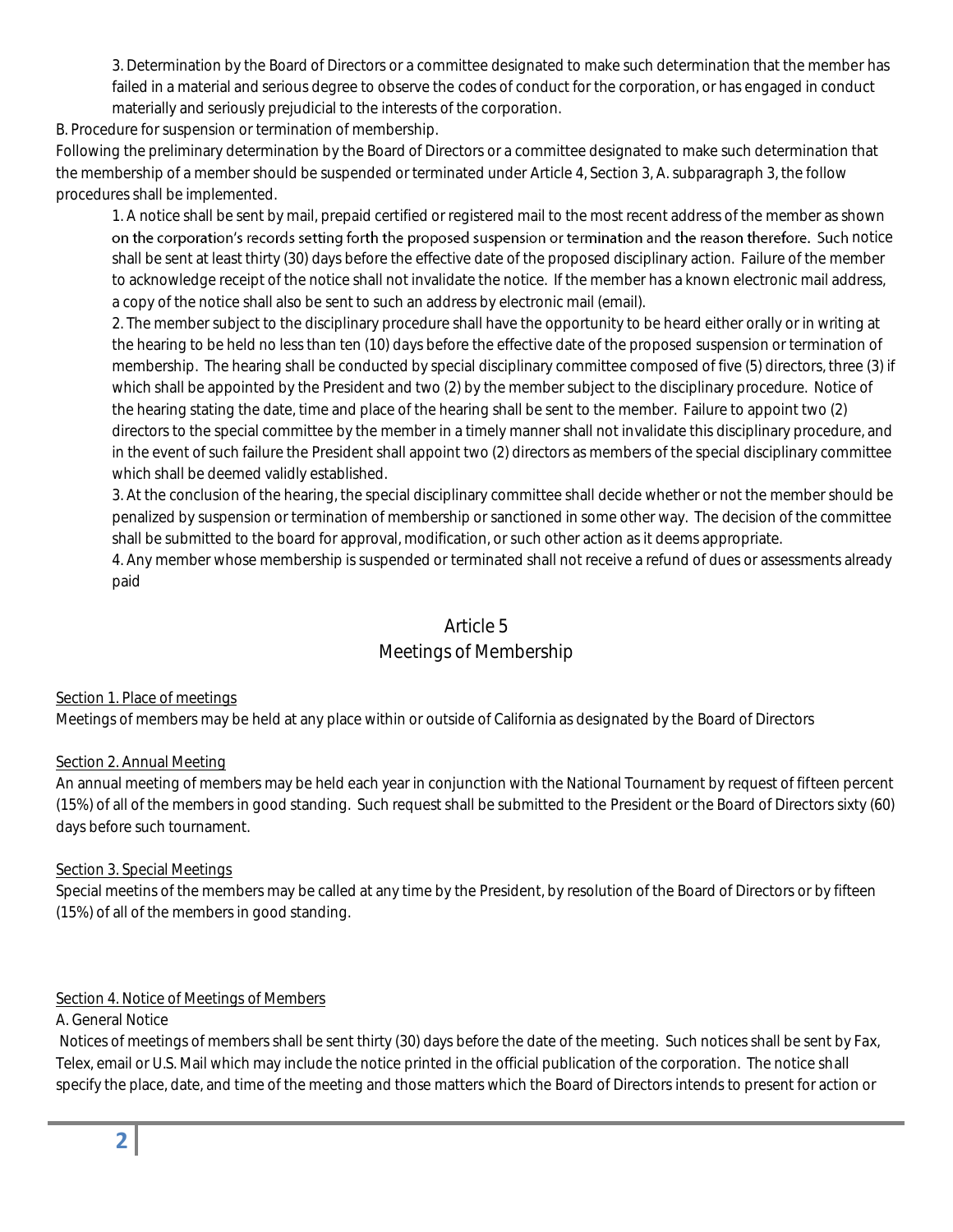discussion by the members. Notices sent by U.S. mail shall be deemed to be delivered when deposited in such mail with postage prepaid and addressed to the member at their address appearing on the records of the corporation.

B. Attendance by a member at a meeting shall constitute waiver of notice of meeting.

#### C. Voting List.

The Treasurer shall prepare a complete list of members entitled to vote at a meeting or any adjournment thereof, arranged in alphabetical order with addresses. Such list shall be produced and kept in open form at the time and place of the meeting and shall be subject to inspection by any member during the meeting.

#### Section 5. Quorum

A. A majority of the members present at a meeting shall constitute a quorum for the transaction of business. If a quorum is lost during a meeting the remaining members may continue to transact business until adjournment by majority vote.

#### Section 6. Voting

Eligibility to vote: All members in good standing are entitled to vote at any meeting of members.

#### Section 7. Vote required to effect directors

Candidates receiving the highest number of votes by secret ballot shall be elected as directors of the corporations

#### Article 6.

### Geographical Sectors and Officers

#### Section 1. Geographical Sectors and Officers

For the purposes of conducting corporate business, the United States shall be divided into geographical Sectors as determined by the Board of Directors. The business of each Sector shall be managed by a Sector President, Vice President and Sector Representative. Each Sector shall have one or more populous directors as provided for in Article 7, Section 3 of these Bylaws. In no case shall the Sector President, Vice President and Sector Representatives reside in the same state unless authorized by the Board of Directors. Sector Representatives shall communicate directly with the Sector President who shall communicate directly with the President. Conversely, the President when dealing with the corporate operations that concerns a particular Sector shall communicate directly with the Sector President or in their absence, Sector Vice President.

#### Section 2. Election of Offices

Each Sector shall adopt an election process which shall be approved by the Board of Directors. Such process may provide for each member in the Sector to cast a vote for the election of the Sector President, Vice President, Sector Representative and Populous Directors. Alternatively, the election process may provide that the member clubs in the Sector shall constitute a Sector Board of Directors with equal representation which shall elect the Sector President, Vice President, Sector Representative and populous directors and oversee the conduct of Sector business by such officers

#### Section 2a. Term of Office

The Sector President, Vice President, Sector Representative and Populous Directors shall be elected for terms of two (2) years not to exceed four (4) consecutive terms in each office. Such terms shall also apply to terms of such officers and populous directors as directors of the corporation.

#### Section 3. Regions

A. When appropriate each Sector may establish regions within the Sector.

B. Each region may establish a regional Board of Directors consisting of two (2) Representatives from each club in the region which may elect a regional President, Vice President, and Representative. Alternatively, if establishing a regional Board of Directors is impractical the Sector President may appoint the regional officers. Terms of such officers shall be for two (2) years not to exceed four (4) consecutive terms in each office.

C. If there are three (3) or more regions established within a Sector, the regional Presidents, Vice Presidents and Representatives shall constitute the Sector Board of Directors for the purposes of electing Sector officers and overseeing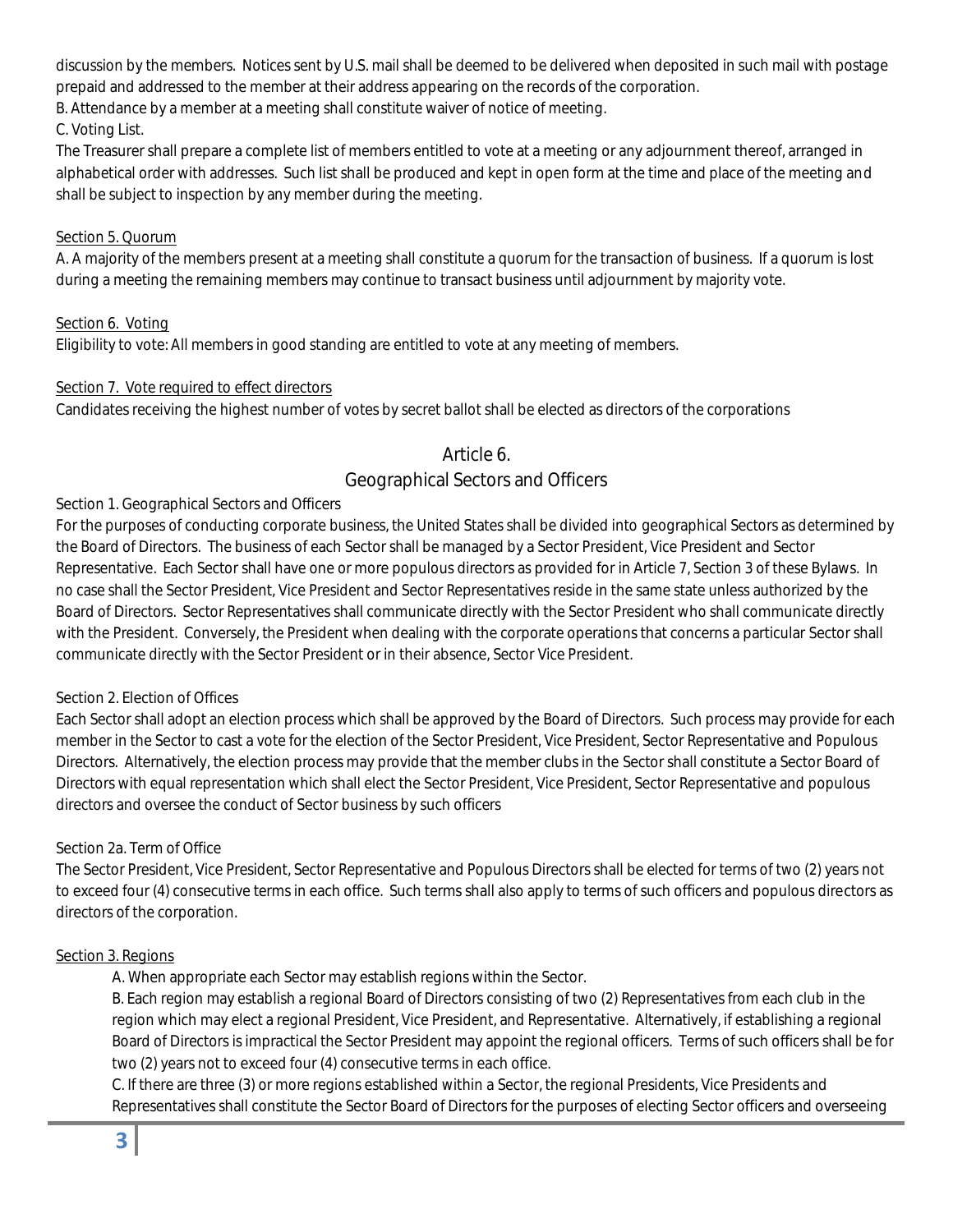the conduct of the Sector business; otherwise Sector officers shall be elected as provided for in Section 2 of this Article. Any region having 14.2% of the members residing in the Sector shall have one additional Representative on the Sector Board of Directors based upon such percentage factor.

#### Section 4. Meetings

The Sector and regional Boards of Directors as provided for in this article 6 shall meet annually in November for the purpose of nominating officers and in the succeeding January to elect such officer, and at both meetings to transact such business as may be necessary and appropriate.

## Article 7

### Board of Directors

#### Section 1. Powers of Directors

A. General Corporate Powers

Subject to the provisions of the California Non-Profit Public Benefit Corporation Law and any limitation in the articles of incorporation and these Bylaws relating to action required to be approved by the members, the business and affairs of the corporation shall be managed and all corporate powers shall be exercised by or under the direction of the Board of Directors.

#### B. Specific Powers

In accordance with the general powers and subject to any limitation therein, the Board of Directors shall have the power to:

1. Select and remove all officers, agents and employees of the corporation; prescribe any powers and duties for them that are consistent with the law, the articles of incorporation and with these Bylaws; fill vacancies on the Board of Directors, and amend the Articles of Incorporation and Bylaws of the corporation.

2. Change the principal office in the State of California from one location to another.

3. Adopt, make, and use a corporate seal; prescribe the forms of membership certificates; and alter the form of the seal and certificate.

4. Barrow money and incur indebtedness on behalf of the corporation and cause to be executed and delivered for corporate purposes, in the corporate name, promissory notes, bonds, debentures, deeds of trust, mortgages, pledges, hypothecations and other evidence of debt and securities

#### Section 2. Number and Qualification of Directors

A. The authorized number of directors shall be determined by the provisions of these Bylaws relating to the election of Sector officers, Representatives and populous directors.

B. Directors need not be residents of the State of California

C. The immediate past President of the corporation shall remain a member of the Board of Directors for one (1) year with the right to vote. The current President and past Presidents of the corporation at the effective date of these changes to the Bylaws shall remain directors for life with the right to vote

D. Any director missing three (3) consecutive board meetings may be terminated as a director by a majority vote of the Board of Directors constituting a quorum.

#### Section 3. Sector Populous Directors

The Board of Directors shall also include populous directors elected by the Sectors. Each Sector shall be entitled to one populous director and one additional populous director for each complete increment of ten percent (10%) of the national membership that resides in that Sector. The Sector entitlement for populous directors shall be based on the official membership list of the corporation as of each December 31<sup>st</sup> of even numbered years, commencing December 31 2000.

Section 4. Sector Officers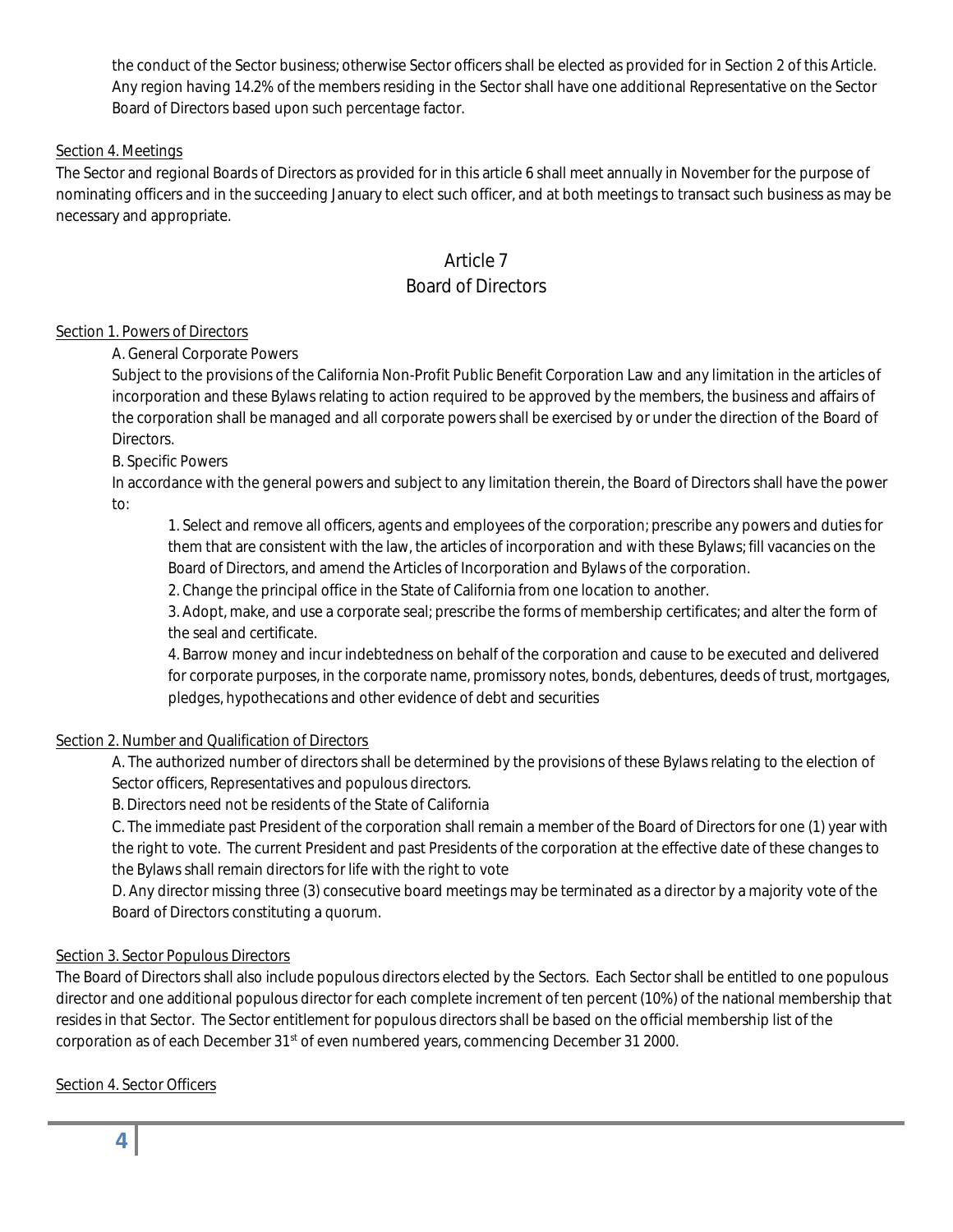The Board of Directors shall further include Sectors officers as well as populous directors. Such Sector officers shall include the Sector President, Vice President and Sector Representative.

#### Section 5. Honorary Directors

The Board of Directors may from time to time appoint one or more honorary directors, who by virtue of their achievements, reputations and interest in the sport of bocce shall further the charitable purposes and objective of the corporation. Such directors shall serve for terms of two (2) years subject to reappointment for additional terms at the annual meeting of the Board of Directors. Honorary directors may attend meetings of the board, its committees or Sector meetings, but shall not have the right to vote, nor shall their presence be counted to determine a quorum.

#### Section 6. Place of Meetings and Meetings by Conference Telephone

Meetings of the Board of Directors or its committees may be held at any place within or without the State of California that the board may designate from time to time. Any meeting may be held by conference telephone or similar communications equipment so long as all the directors participating in the meeting can hear one another. All directors or committee members so participating shall be deemed present at the meeting. Notice of meetings shall be sent by Fax, Telex, Email or US mail and shall specify the place, date and time of the meeting.

#### Section 7. Annual Meeting

Annually, in conjunction with the National Championship Tournament the Board of Directors shall meet for the purpose of selection of the sites for future National Tournaments, election of officers and the transaction of other business. Such meeting shall not conflict with the National Tournament play.

#### Section 8. Special Meeting

Special meetings of the Board of Directors may be called at any time by the President or by any five (5) directors. Voting at a special meeting can be done by presence at the meeting, Fax, Telex, Email or US Mail received by the President or Secretary prior to the meeting. Only items set forth on the agenda can be voted on at the special meeting

#### Section 9. Quorum

A majority of the Board of Directors shall constitute a quorum for the transaction of business. Directors who are present, in person or by telephone conferencing or who vote in the manner provided for in Article 7 Section 8 shall be counted for determining a quorum.

#### Section 10. Proxies

A director who is absent from the meeting may vote by proxy through another director present at the meeting who is authorized by a written proxy statement signed and dated by the absent director.

### Article 8

### Committees

#### Section 1. Committees of Directors

The Board of Directors may by resolution adopted by a majority of the directors then in office, designate one or more committees, each consisting of two or more directors to serve at the pleasure of the board. Any committee, to the extent provided in the resolution of the board, shall have the authority of the board, except no committee, regardless of a board resolution may

A. Take any final action on matter which under the Non-profit Benefit Corporation Law of California also requires

members' approval of the majority of all members except in the event that there are no members of the corporation.

B. Fill vacancies on the Board of Directors or on any committee

C. Fix compensation of the directors for serving on the board or on any committee

D. Amend or repeal these Bylaws or adopt new Bylaws.

E. Amend or repeal any resolution of the Board of Directors which by its terms is not so amendable or repealable

F. Appoint any other committee of the Board of Directors or the members of these committees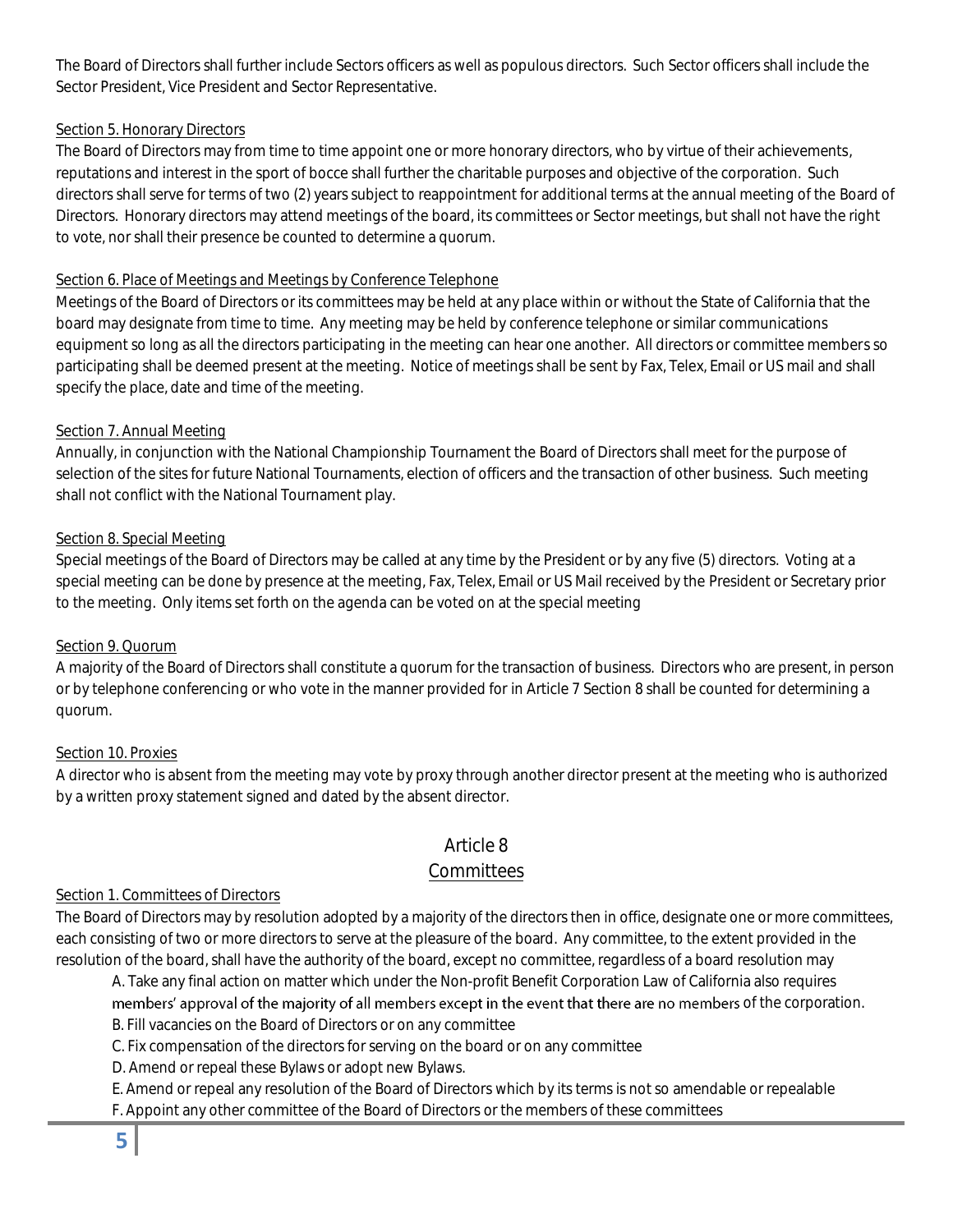G. Expend corporate funds to support a nominee for director after there are more people nominated for director than can be elected and

H. Approve any transaction

1. to which the corporation is a party and one or more directors have a material financial interest or

2. Between the corporation and one or more of its directors or between the corporation or any person in which one or more of its directors have a material financial interest; provided that this provision shall not apply to the national tournament or any other tournament in which the corporation is a sponsor.

### Section 2. Meetings and Actions of Committees

Meetings and actions of committees shall be governed by, held and taken in accordance with Article 7 Section 6 of these Bylaws, concerning meetings of directors, with such changes to the context of these Bylaws as are necessary to substitute the committee and its members for the Board of Directors and its members except that the time for regular meetings of committees may be determined either by resolution of the Board of Directors or by resolution of the committee. Special meetings of committees may also be given to any and all alternate members, who shall have the right to attend all meetings of the committee. Minutes shall be kept of each meeting of any committee and shall be filed with the corporate records. The Board of Directors may adopt rules for the governance of any committee not inconsistent with the provisions of these bylaws.

### Article 9

### National Officers

Section 1. General

The officers of the corporation shall be a President, Vice President, Secretary and Treasurer.

### Section 2. Election

The officers of the corporation shall be elected for terms of two (2) years and a maximum of four (4) consecutive terms for the same position by the Board of Directors at its annual meeting held in conjunction with the National Tournament. Only directors are eligible to be elected President and Vice President. Any other member of the corporation is eligible to be elected Secretary or Treasurer. A non-member of the corporation can be elected Secretary or Treasurer but shall have no voting rights.

### Section 3 Responsibilities of Officers

A. President

The President shall be the chief executive officer of the corporation and shall generally supervise and direct the business of the corporation. The President shall preside at all meetings of the members and the Board of Directors, shall act as the spokesperson for the corporation at all public gatherings or designate an alternate, and shall appoint all committee chairpersons whose terms expire at the end of each year.

B. Vice President

In the absence of the President, the Vice President shall perform all of the duties of the President and when so acting, shall have the powers of the President and be subject to all the restrictions thereof. The Vice President shall have such other powers and perform such other duties as may be prescribed by the President or Board of Directors.

### C. Secretary

The responsibilities of the Secretary include:

1. Minute Books: Keeping or causing to be kept, minute books of all meetings and actions of directors, committees of directors and members, with the time and place of the meetings, names of those present, the number of members present or represented at member meetings and the proceedings of all such meetings. 2. Distributing to all members of the Board of Directors and committee members a copy of the minutes of all regular and special meetings in the manner of sending notices as provided for in these Bylaws.

3. Notices, seal and other duties: Giving or causing to be given notice of all meetings of the Board of Directors, board committees and members as required by these Bylaws. The Secretary shall keep the corporate seal in safe custody and shall perform such other duties as may be prescribed by the Board of Directors or the President.

### D. Combine Offices

In case of an emergency the offices of Secretary and Treasurer may be combined until appointments are made or by the Board of Directors.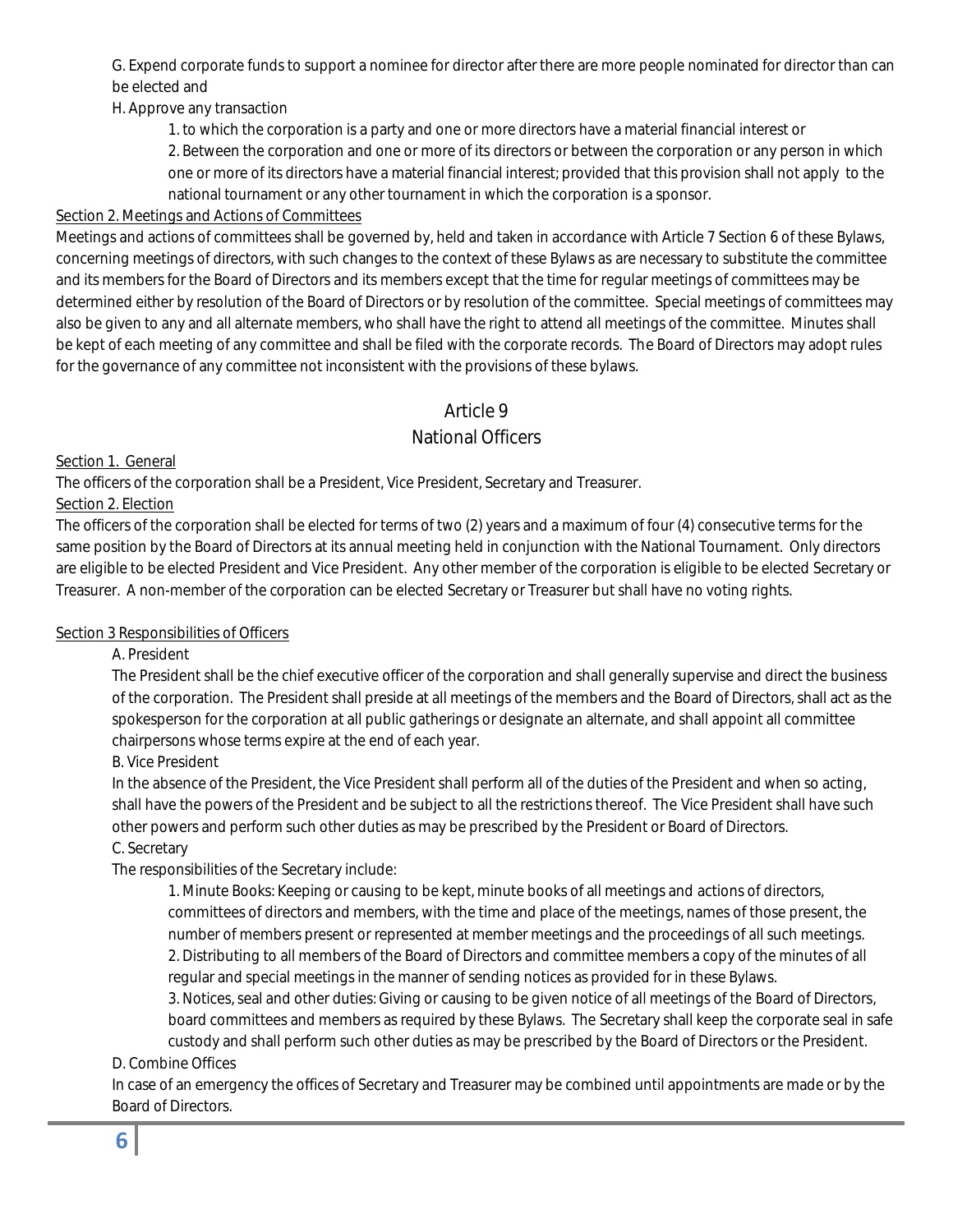#### E. Treasurer

The Treasurer shall be the chief financial officer of the corporation and shall have the following responsibilities:

1. Books of Accounts

Keeping and maintaining or causing the same, books and records of accounts of corporate properties and business transaction and receipts of dues and assessment and other moneys, together with accounts of assets, liabilities and other items customarily included in financial statements. The books of accounts shall be open for inspection by any director at reasonable times.

2. Preparing and filing corporate financial statements with the appropriate governmental authorities

3. Depositing and disbursing of money and valuables. The Treasurer shall deposit all money and other valuables in the name and credit of the corporation with such depositories as may be ordered by the Board of Directors; shall provide to the President and Board of Directors at a minimum of every three (3) month; an account of all transactions as chief financial officer and the financial condition of the corporation and perform such other duties as the President, Board of Directors or these Bylaws may prescribe.

4. Membership Records

The Treasurer shall keep or cause to be kept, a record of the members of the corporation, including the names, addresses, class or category of membership of each member, together with a record of the clubs and organization, in all Sectors. These records shall be treated as confidential and shall be available only to the Board of Directors, board committees, the officers and Sector Presidents unless otherwise ordered by the board. 5. Bond

If required by the Board of Directors, the Treasurer shall provide a bond to the corporation in the amount and with the surety or sureties specified by the Board of Directors for the faithful and for restoration of all its books, papers vouchers, money and property of every kind in the Treasurer's possession or under his or her control upon death, resignation, retirement or removal from office.

6. Bidding process

Every four (4) years the Board of Directors shall establish a maximum amount of money to be expended without bids. Two (2) or more billings for the same items that in total exceed the maximum amount established are deemed impermissible and the billings shall be combined for a total bid amount. Three bids from different firms shall be required for such total bid amounts.

### Article 10

### Compensation of Members, Directors and Officers

### Section 1. Compensation

No member, director or officer of the corporation shall receive compensation for performance of duties as a member, director or officer. However, no member, director or officer shall be precluded from having a reasonable salary or wage for performance of services as an employee of the corporation. The amount of such reasonable salary or wage shall be established and approved by the Board of Directors.

### Section 2. Expense Reimbursement

Directors and officers shall be entitled to reimbursement of reasonable expenses incurred and paid in the conduct of business of the corporation, including reasonable travel and other expenses as may be incurred for the purpose of attending meetings of members and directors. All such expenses shall be reported to the Treasurer and posted in the Treasurer's report to the Board of Directors.

Article 11

Citizenship or Residency Requirements for National Championship Tournaments

Section 1.